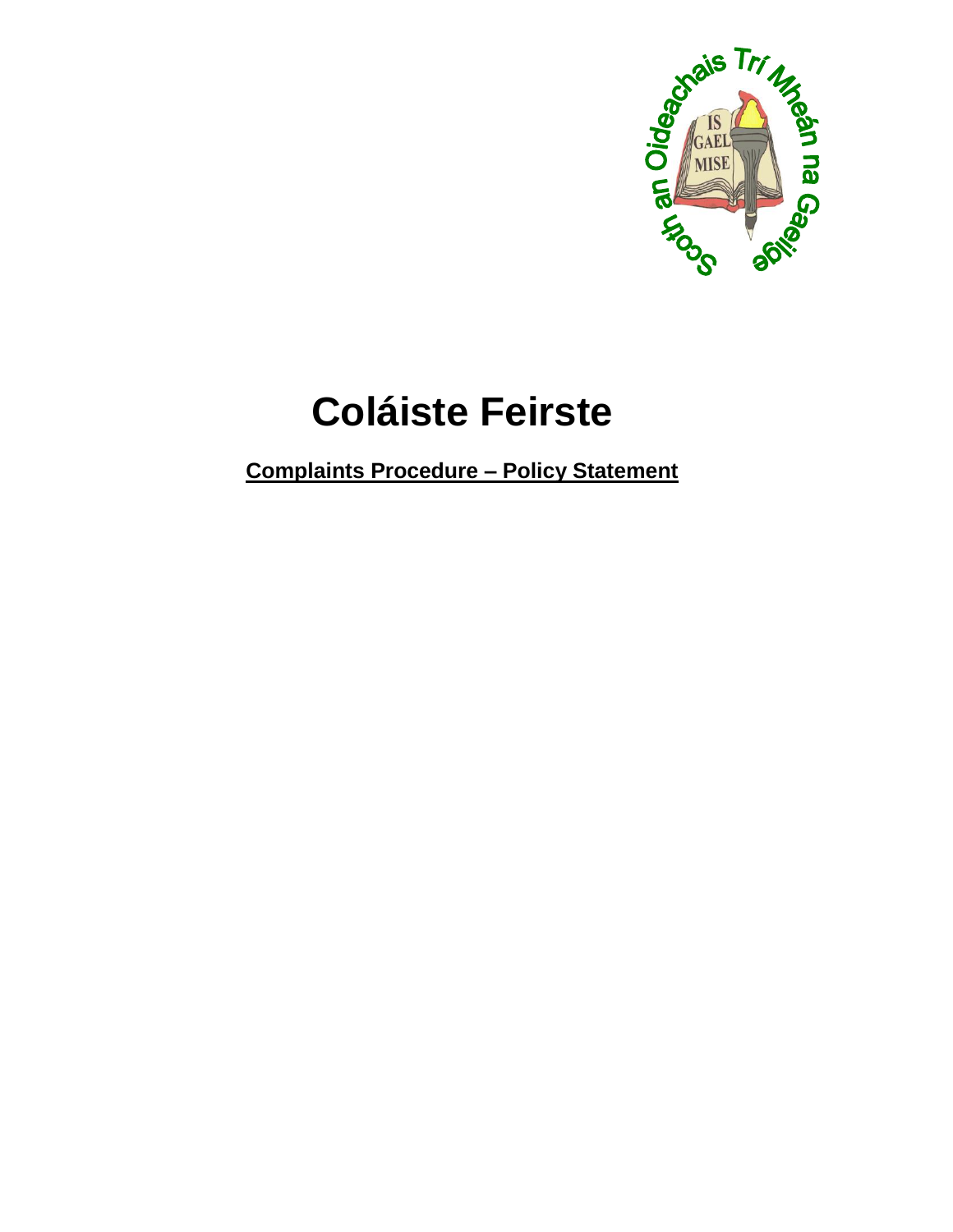At Coláiste Feirste we are committed to listening about our service. We will use this information, wherever possible, to help maintain and improve our service. We encourage and welcome all comments and views, both positive and negative.

This policy is designed to establish a clear mechanism for the resolution of complaints which can be verbal, written, taped or E-mailed. Our comments / complaints policy is outlined below.

# **Aims**

Our Complaints Procedure aims to:

- provide an efficient and thorough system through which issues are effectively addressed
- facilitate the school in providing the best possible service for its pupils and the local community
- provide a simple, speedy and accessible service that respects confidentiality
- be courteous and respectful
- address issues arising from complaints in a fair and honest manner within the timescales set out
- treat individuals and groups with openness, equality and inclusiveness
- keep people informed of progress and the final outcome of the issues raised
- be simple, easily accessible and easy to use.

These procedures do not replace or supplement other established procedures and/or appeals mechanisms in such areas as Child Protection, Special Education, Admissions, Suspensions and Expulsions etc.

In addition, where it becomes evident at an early stage that the nature of your complaint may give rise to future disciplinary action, these procedures will be set aside in favour of other established Disciplinary Procedures.

We are not able to deal with anonymous complaints and therefore these procedures do not provide for a resolution of anonymous complaints except for the referral of child protection concerns to the appropriate Child Protection Procedures and Guidelines.

# **WHAT TO EXPECT UNDER THESE PROCEDURES**

# **Your rights as a person making a complaint**

In dealing with your complaint we will ensure that you receive:

- fair treatment:
- courtesy;
- a timely response;
- accurate advice;
- respect for your privacy concerns will be treated as confidentially as possible allowing for the possibility that we may have to consult with other appropriate Agencies about your complaint;
- reasons for our decisions.

Where there are grounds to your complaint we will acknowledge this and address the issues you have raised. Similarly, we will ensure that you are clearly advised where we believe that there are no grounds to your complaint.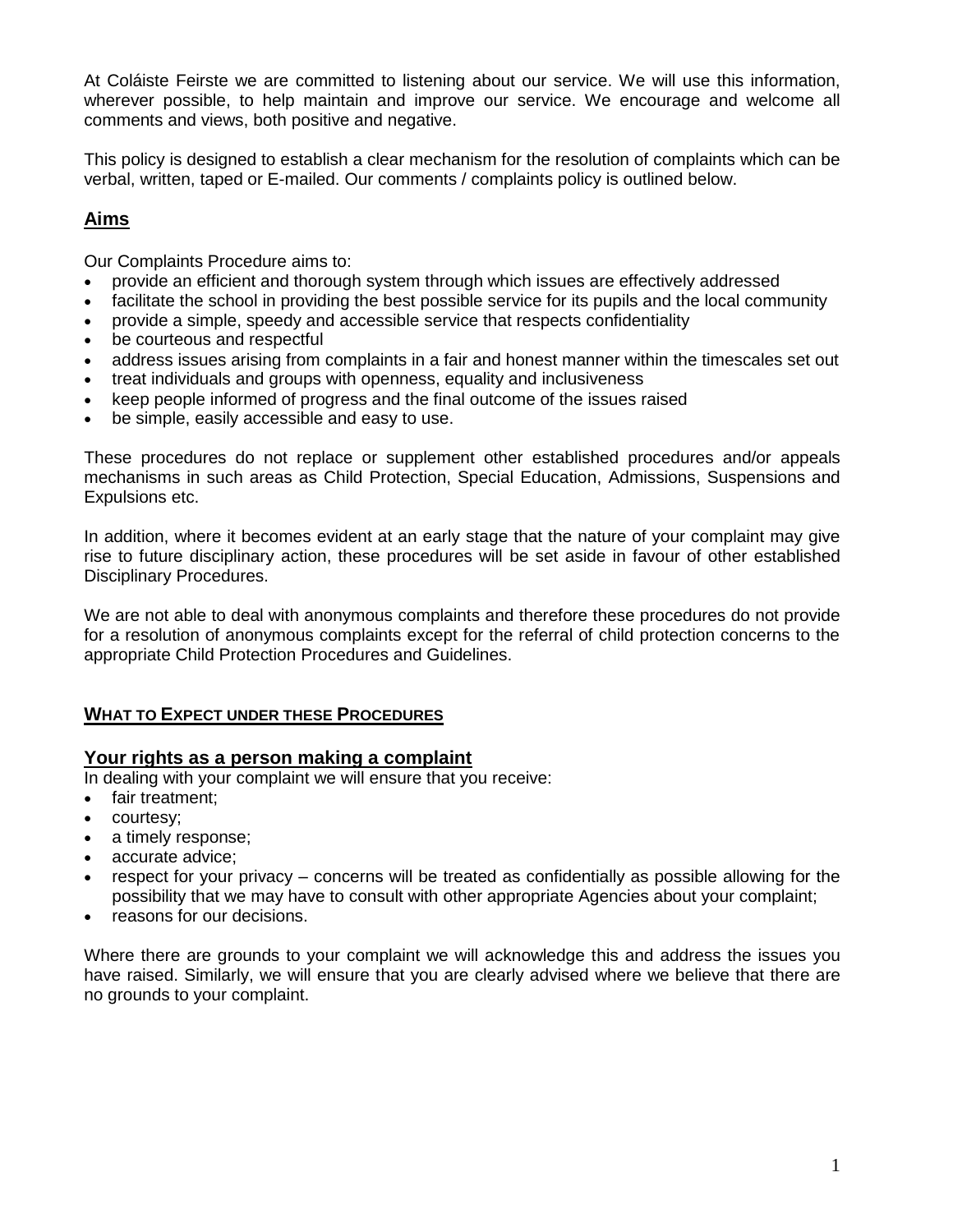# **Your Responsibilities as a person making a complaint**

In raising an issue we would expect that you:

- raise issues in a timely manner;
- treat our staff as professionals, in a non-threatening manner and with respect and courtesy;
- provide accurate and concise information in relation to the issue you raise;
- use these procedures fully and to engage in them at the appropriate levels.

In addition, we would expect that you have reasonable grounds for making a complaint and are not seeking to invoke these or other procedures as a means of dealing with issues that are more appropriately dealt with in other ways.

# **MAKING A COMPLAINT**

#### **Stage 1 - Informal - Speaking with the Teacher concerned**

In the first instance a complaint or concern should normally be referred verbally to the class/subject teacher concerned, so that they may be allowed an opportunity to address the issue, as in many instances, these can arise through a simple misunderstanding. You should observe the school's existing protocols for arranging and conducting such approaches or meetings.

This approach would not prevent you from choosing to enter the process at a later stage, if you believe that to be an appropriate course of action.

# **Stage 2 - Informal - Speaking with the Principal**

If your complaint remains unresolved you should arrange a meeting with the Principal to discuss the issue with him. You should let the Principal know in advance the nature of your concerns so that he can prepare for the meeting.

If you have concerns relating to the Principal, you should arrange a meeting with him to discuss the issues as at Stage 1.

In some circumstances the Principal will not be able to deal effectively with your concerns immediately and he will require some time over which to investigate and prepare a proper response. If further time is required you will be told of this.

# **Stage 3 – Formal - Writing to the Principal**

Sometimes it will not be possible for you to have your complaint resolved at source through the informal routes proposed at Stages 1 and 2 or indeed it might be more appropriate to initiate the procedures at this stage. Your written complaint should be as concise as possible and address specifically the issue or issues that are of immediate concern to you.

You will receive a written acknowledgement of your letter within 10 working days. This will confirm that your letter has been received, and either;

- Provide a response to the issues you raised; **or,**
- Indicate that your concerns are being fully investigated and the timeframe a maximum of 20 working days from the date on which your letter was received - against which you can expect a response to be issued.

# **Stage 4 - Formal – In writing to Governor Sub-Committee**

If you still believe that your complaint has not been dealt with in a satisfactory manner, or in a case where you decide to raise an issue at this level, you may write to the Chairperson of Board of Governors. The Chairperson will be responsible for bringing your complaint to a Governors' Sub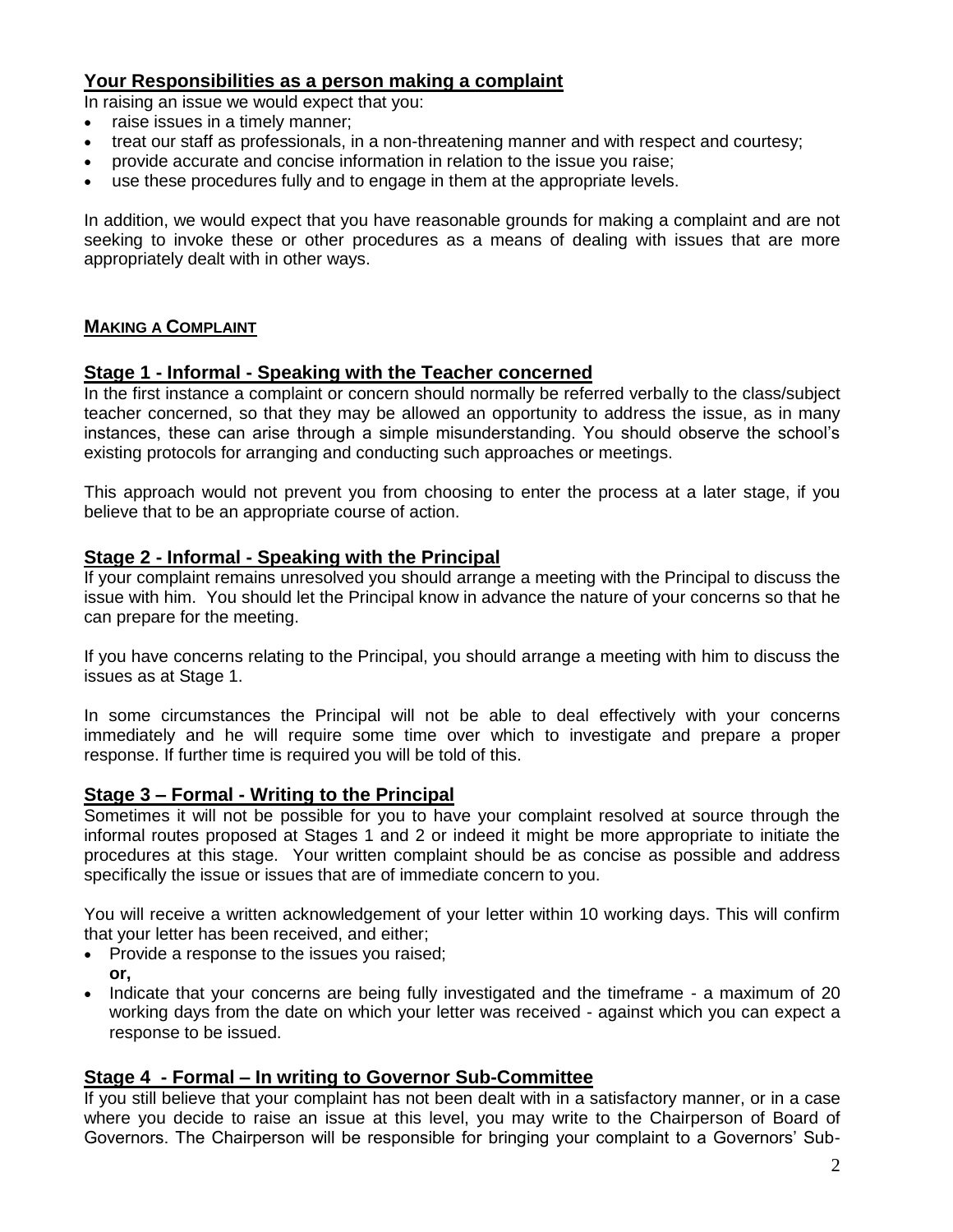Committee, which will investigate and respond to your complaint. Your written complaint should be as concise as possible and address specifically the issue or issues that are of immediate concern to you.

However, where it is evident that the nature of your complaint may give rise to future disciplinary action, these procedures will be set aside in favour of other established Disciplinary Procedures which may subsequently involve Governors at another level.

You will receive a written acknowledgement of your letter within 10 working days. This will confirm that your letter has been received, and;

- Provide a response to the issues you raised; **or,**
- Indicate that your concerns are being fully investigated and the timeframe a maximum of 25 working days from the date on which your written complaint was received - against which you can expect a response to be issued;
	- **or,**
- Indicate a date, time and place for you to attend a meeting with this Sub-Committee at which your concerns will be discussed in full. If this meeting is required, it will take place within 20 working days from the date on which your written complaint was received and you should expect a written response within a further 10 working days of the meeting having been held.

# **Appeals Process – Full Board of Governors**

Finally, if you still believe that your complaint has not been addressed you may write to the Chairperson of Board of Governors requesting that you be allowed to meet with the full Board of Governors to appeal the outcomes. The Chairperson will be responsible for ensuring that you are invited to the next suitable scheduled meeting of Governors where your appeal will be heard. Your written request should be as concise as possible and set out specifically the grounds for your Appeal.

Again, where it is evident that the nature of your complaint may give rise to future disciplinary action, these procedures will be set aside in favour of other established Disciplinary Procedures which may subsequently involve Governors at another level.

You will receive a written acknowledgement of your letter within 10 working days. This will confirm that your letter has been received and provide you with the date and time of the meeting at which you will have an opportunity to discuss your concerns. Since this process is consultative in nature and not adversarial, a complainant will not have the right to be accompanied or represented by any other person, unless it is deemed appropriate by the Board of Governors. This meeting will normally take place within 30 working days of your Appeal request having been received.

Following this meeting, and within 10 working days of that meeting, you should expect a final written response. This will indicate the Governors' findings, their recommendations and the reasons supporting their decisions.

# **RECORD KEEPING**

The School Principal shall maintain a record of all correspondence, conversations and meetings concerning your complaint. These records shall be held confidentially in the school and shall be kept apart from pupil records. All such records will be destroyed five years after the date of the last correspondence on the issue.

Our responses will attempt to address all the points and issues raised.